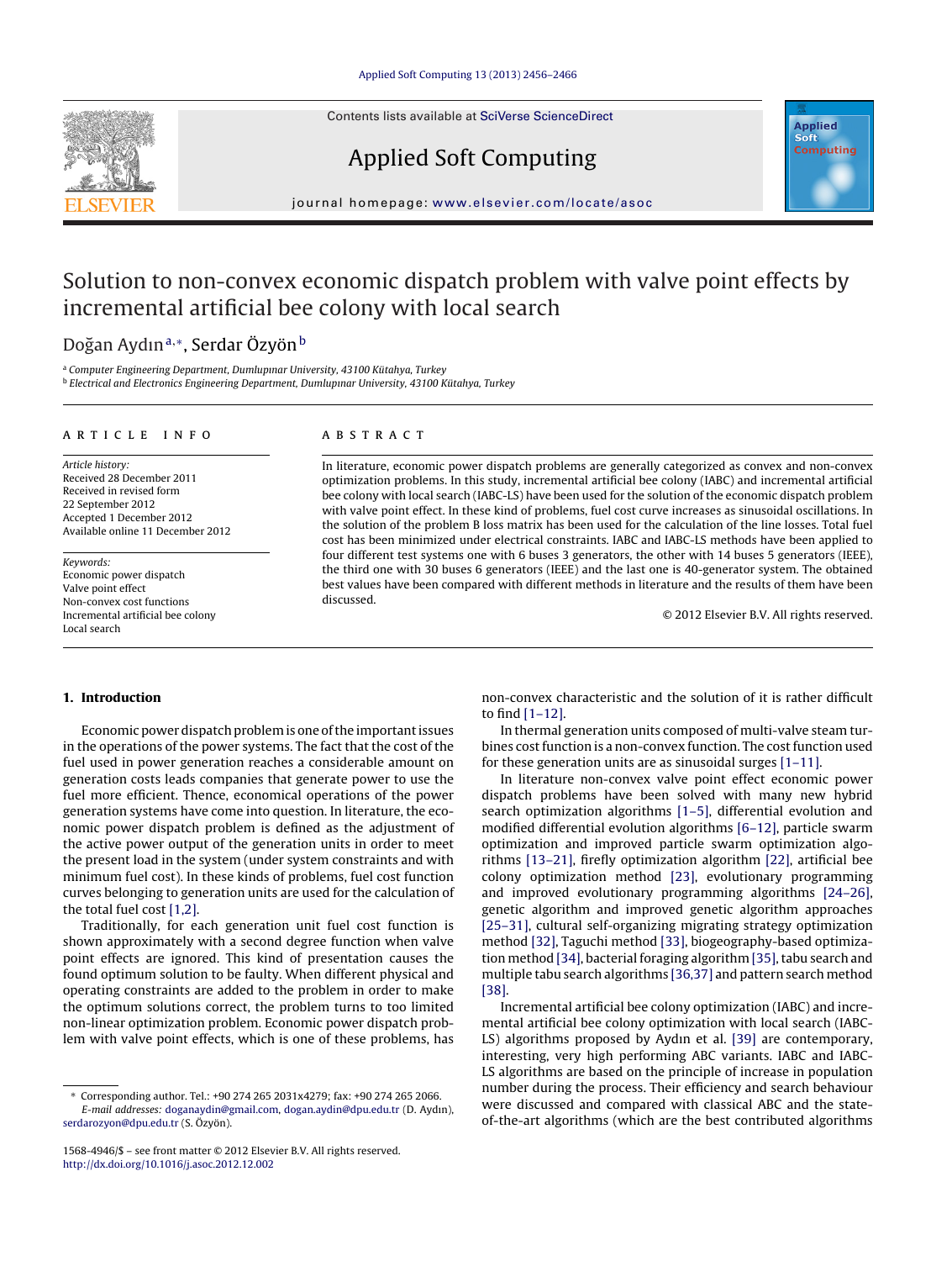in Soft Computing Journal special issue about large-scale continuous optimization [\[40\]\)](#page--1-0) in our previous work [\[39\].](#page--1-0) IABC and IABC-LS have shown an equal or better performance than other state-of-theart algorithms, and they are significantly better than classical ABC algorithm. However, outstanding performances on a set of benchmarks may not guarantee a similar performance on every practical optimization problem too as it is well-nigh impossible to model all the complexities of the real world problems by a limited set of benchmarks.

Therefore, importance of this study we worked here arises from the following reasons:

We have presented a new variant of ABC. It is based on incremental social learning behaviour.

- We have tried to understand real strength of IABC and IABC-LS algorithms by testing them on hard real-world problems. As a case study, we have taken non-convex economic power dispatch problem with valve-point effect for this study.
- For the tackling test problems here, we worked on discovering new better solutions.
- We have shown the importance of hybridizing local search procedure with swarm intelligence technique. To do this, Mtsls1 local search procedure is called at the each iteration of the IABC algorithm with an intelligent way.
- In algorithm parameter configuration, we have used automatic parameter tuning algorithm, Iterative F-race [\[41,42\].](#page--1-0) We believe that parameter tuning task is necessary to obtain better results for a stochastic algorithm. However many researchers have selected parameter values with an ad-hoc way. We have indicated the importance of parameter tuning by obtaining better results than other approaches.

#### **2. Formulation of the problem**

The solution of the economic power dispatch problem is found by the minimization of the total fuel cost under system constraints. And, this is the purpose function of the optimization problem given in Eq. (1) [\[1,2,7,15,23\].](#page--1-0)

$$
\min F_{total} = \min \sum_{n=1}^{N} F_n(P_{G,n})
$$
\n(1)

The fuel cost function belonging to generation units has been shown in Fig. 1. In the figure, the graphic shown with broken line is convex fuel cost function and as represented in Eq. (2) it is taken as two degree function of active power generation for each unit [\[1,2,7,15,23\].](#page--1-0)

$$
F_n(P_{G,n}) = a_n + b_n P_{G,n} + c_n P_{G,n}^2, \quad (\$/\text{h})
$$
 (2)



**Fig. 1.** Input–output characteristics of the generation units.

In the equation,  $F_n(P_{G,n})$  shows the fuel cost function of n generation unit,  $a_n$ ,  $b_n$  and  $c_n$  respectively show the cost function coefficients of the generation unit, and  $P_{G,n}$  shows the output power of *n* generation unit.

In fact, when the input–output curve of the generation units with multi-valve steam turbine is compared with the equality in Eq. (2), it is very different. The inclusion of the valve point effect as well to the fuel cost of the generation unit makes the presentation of the fuel cost more appropriate. As shown in Fig. 1, since valve point results in sinusoidal surges, the fuel cost function contains non-linear higher sequences (series). Therefore, in the studies done to be able to consider the valve point effects instead of Eq. (2), the non-convex cost function in the following equation has been used [\[1–4,7–23\].](#page--1-0)

$$
F_n(P_{G,n}) = a_n + b_n P_{G,n} + c_n P_{G,n}^2 + |e_n \cdot \sin(f_n(P_{G,n}^{\min} - P_{G,n}))|, \quad (\$\hbar\text{)}\tag{3}
$$

In the equation,  $e_n$  and  $f_n$  are the cost function coefficients of n generation unit showing valve point effect. In Eqs. (2) and (3) the unit of  $P_{G,n}$  is taken as MW. Active power equality constraint in the loss system has been taken as Eq. (4):

$$
P_{load} + P_{loss} - \sum_{n=1}^{N} P_{G,n} = 0
$$
\n(4)

Operation limit values of the generation units have been given in the following equation:

$$
P_{G,n}^{\min} \le P_{G,n} \le P_{G,n}^{\max}, \quad (n \in N)
$$
\n
$$
(5)
$$

The power losses occurring in the transmission lines of the system are calculated with *B* loss matrix by using Eq.  $(6)$  [1-4,7,15,23].

$$
P_{loss} = \sum_{n=1}^{N} \sum_{j=1}^{N} P_{G,n} \cdot B_{nj} \cdot P_{G,j} + \sum_{n=1}^{N} B_{0n} \cdot P_{G,n} + B_{00}
$$
(6)

#### **3. Artificial bee colony algorithm**

Artificial bee colony (ABC) algorithm, that mimics the foraging behaviour of real honey bee colonies, is a recent swarm intelligence technique. Real bee colonies consist of three different kinds of bee:employed bees, onlooker bees and scout bees. Each type of bees has different responsibility in colony. Employed bees search for a food source and when they find one, they give information to onlooker bees about the food source by dancing. Onlooker bees watch all dances of employed bees and assess the food sources. Then they decide one of them for foraging. When a food source is abandoned some employed bees turn to scout bees. The scout bees search for a new food sources in the environment [\[43,44\].](#page--1-0)

In classical ABC algorithm, while the location of a food source indicates a solution, nectar amount in food source refers to the fitness value. Employed and onlooker bees look around a food source for finding better food sources. The scouts are assigned to find new food sources iffew food sources reach their limits similar as real bee swarms do [\[43,44\].](#page--1-0) The general steps of the algorithm are shown in [Fig.](#page--1-0) 2.

At first step of the algorithm, the colony and randomly located food sources are created. Number of the employed bees and onlooker bees are set usually equal to the number of food sources. Total number of food source is denoted by SN. The rest of the algorithm is consists of three steps in a loop.

At Employed bees step, employed bees search for a new better food source in vicinity of a selected reference food source by modifying its location according to

$$
v_{i,j} = x_{i,j} + \phi_{i,j}(x_{i,j} - x_{k,j}), \quad i \neq k
$$
 (7)